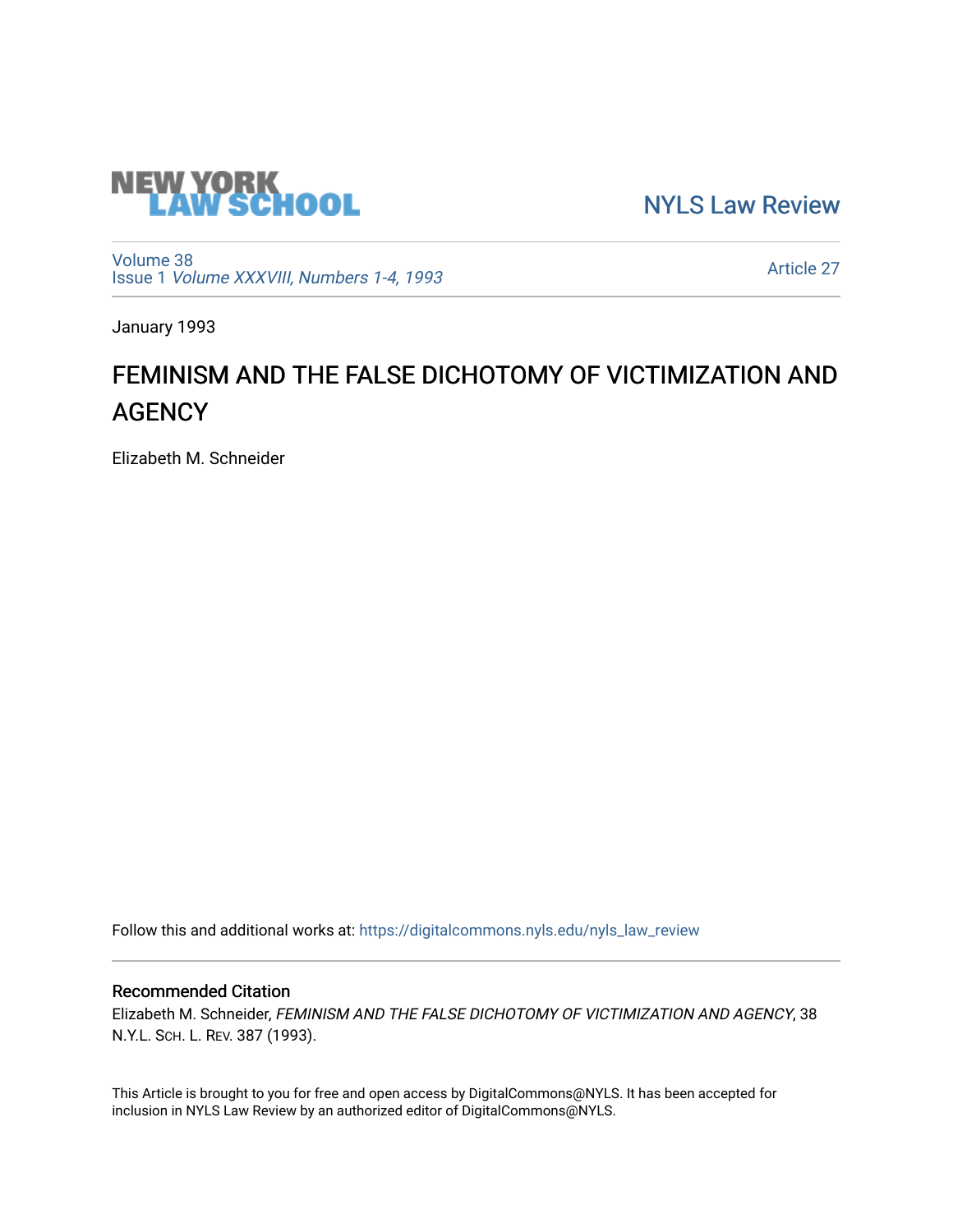### **FEMINISM AND** THE **FALSE** DICHOTOMY **OF** VICTIMIZATION **AND AGENCY\***

#### **ELIZABETH M. SCHNEIDER\*\***

During the last twenty years, feminist activists and lawyers have attempted to transform societal understandings and to shape legal definitions of several interrelated harms against women: woman-abuse, rape, sexual harassment, and pornography. In each of these areas, rape, sexual harassment, and pornography. feminist redefinition of harm has been premised on a theoretical framework of gender subordination in which women are primarily viewed as victims.' However, as feminist work on these issues has developed, tensions within feminism and conflicts among feminists have emerged concerning women's victimization.<sup>2</sup> In this essay, I suggest that feminist work has too often been shaped by an incomplete and static view of women as *either* victims *or* agents, and argue that what I have previously identified as the false dichotomy between women's victimization and

**\*\*** Professor of Law, Brooklyn Law School. An earlier version of this essay was presented at a panel on "Victim Feminism" at the Law and Society Association 1994 Annual Meeting. I am grateful to Martha Fineman, Tom Grunfeld, Susan **N.** Herman, Minna Kotkin, Sylvia Law, Betty Levinson, Martha MeClusky, and Martha Minow for materials, conversation and comments and to Suzanne Brackley and Stephanie Manes for research assistance. **A** Brooklyn Law School Faculty Research Grant generously supported my research and writing. This essay is part of a larger project on tensions within feminist legal theory and practice.

**1.** This theoretical framework has been called "dominance feminism." "Dominance feminism" is used "to describe that strand of feminist (legal) theory that locates gender oppression in the sexualized domination of women and the eroticization of that dominance through pornography and other aspects of popular culture.... Catharine MacKinnon would probably be described as the primary-and most visible-exponent of this theory" but there are a "range of feminists who have worked theoretically and, often through political practice, to raise consciousness about male sexualization of and aggression against women." Kathryn Abrams, *Songs of Innocence and Experience: Dominance Feminism in the University,* **103 YALE** L.J. 1533, 1549 (1994) (reviewing KATIE ROIPHE, THE MORNING AFTER (1993)).

2. For an historical perspective on feminist conflict on a variety of different issues see generally, CONFucrs **IN** FEmINIM (Marianne Hirsch & Evelyn Keller eds., 1990), Nadine Taub, *Thoughts on Living and Moving Wth the Recurring Divide,* **24 GA.** L. REV. 965 (1990). For more recent examples of conflict on the theme of victimization and agency see *infra* note **26** and accompanying text; see also Tamar Lewin, *Feminists Wonder If it Was Progress to Become 'Victims,' N.Y. TIMES, May 10, 1992, § 4, at 6.* 

387

**<sup>\*</sup>** © Copyright by Elizabeth M. Schneider 1993.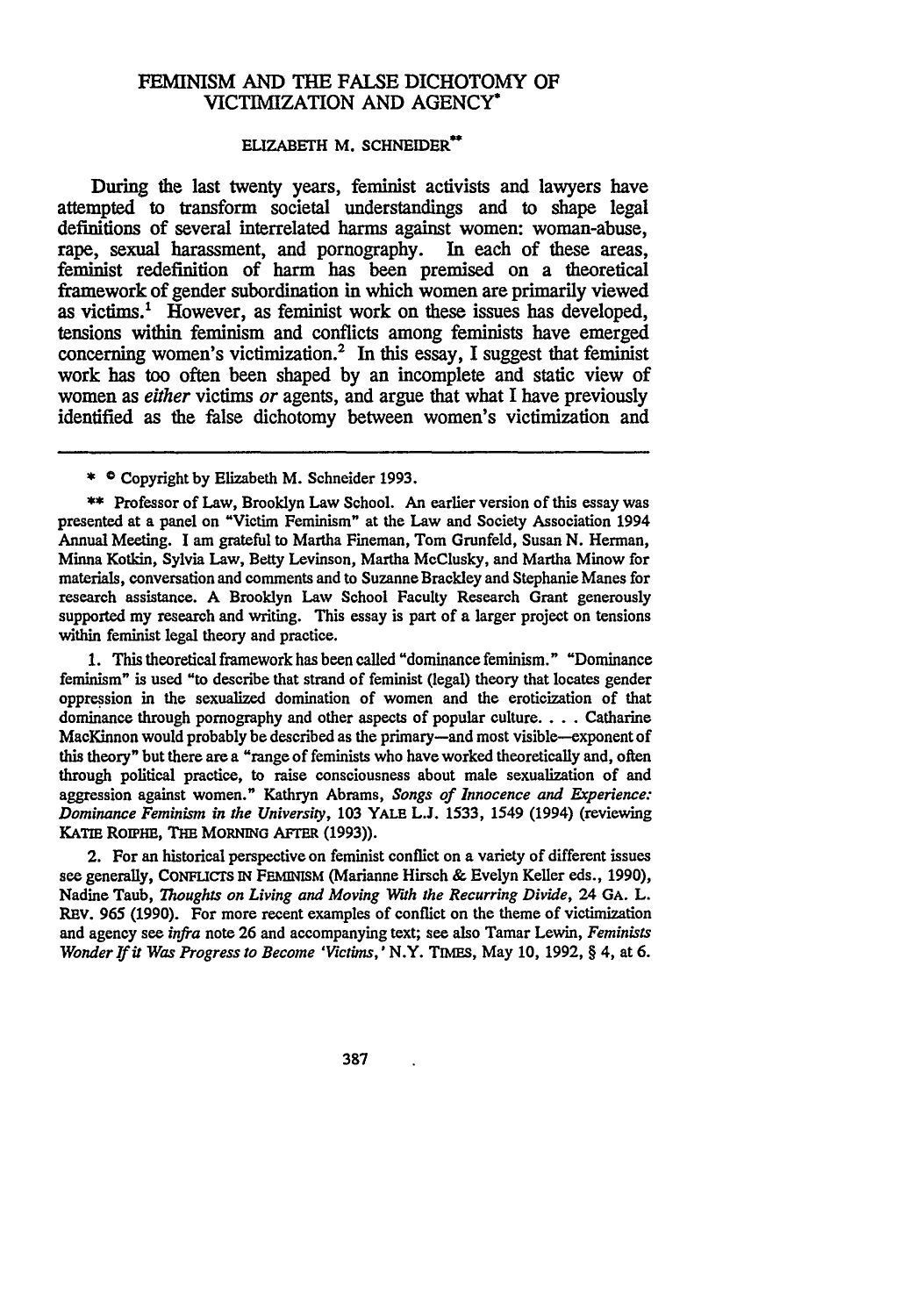women's agency is a central tension within feminism.<sup>3</sup> I briefly examine themes of victimization and agency and the vacillation between these extremes in feminist legal theory and practice generally, and situate the pornography debate, the subject of this Symposium, within this larger context.

I first explored the dichotomy between victimization and agency in feminist legal work in a 1986 article examining women's self-defense work and the problem of expert testimony on battering.<sup>4</sup> This article examined the theme of victimization as it had emerged in expert testimony in homicide cases involving battered women who had killed their assailants-testimony on what had become known as "battered woman syndrome"<sup>5</sup>—and raised serious questions about "battered woman syndrome."<sup>6</sup> I suggested that although the development of expert testimony on battering by feminist litigators had been important because it described the common experiences of battered women, educated the courts, and thus helped battered women in getting justice, it was also problematic.7 Expert testimony that emphasized, or is understood to emphasize, only the helplessness or victimization of battered women was necessarily partial and incomplete because this testimony does not address the crucial issue of the particular woman's action, or her agency-namely how that battered woman acted to save her own life. Judges and juries evaluating the self-defense claims of battered women who have killed their batterers are looking at women who have been both victims and actors. In spite of their victimization these women have mobilized their resources to keep themselves and their children alive, and ultimately acted to protect themselves. I suggested that this emphasis on victimization had the

3. Elizabeth M. Schneider, *Describing and Changing: Women's Self-Defense Work and the Problem of Expert Testimony on Battering,* 9 WOIEN's RTS. L. REP. 195, 197, 220 (1986) *[hereinafter Describing and Changing]; see also* Elizabeth M. Schneider, *Particularity and Generality: Challenges of Feminist Theory and Practice in Work on Woman-Abuse,* **67** N.Y.U. L. **REV.** 520, 548 (1992) [hereinafter *Particularity and Generality].*

*4. See Describing and Changing, supra* note 3, at 220.

5. Expert testimony on battering was developed to explain the common experiences of, and the impact of, repeated abuse on battered women. "The goal was to assist the jury, and the court in fairly evaluating the reasonableness of the battered women's action. **...** [Elxpert testimony was predicated on an assumption that battered women's voices would not be understood or were not strong enough to be heard in the courtroom." *Id.* at 198. "In most of the cases in which expert testimony on battering has been presented, the expert has testified concerning battered woman syndrome, a pattern of severe physical and psychological abuse inflicted upon a woman by her mate." *Id.* at 202.

*6. Id.* at 216.

7. **Id.** at 221.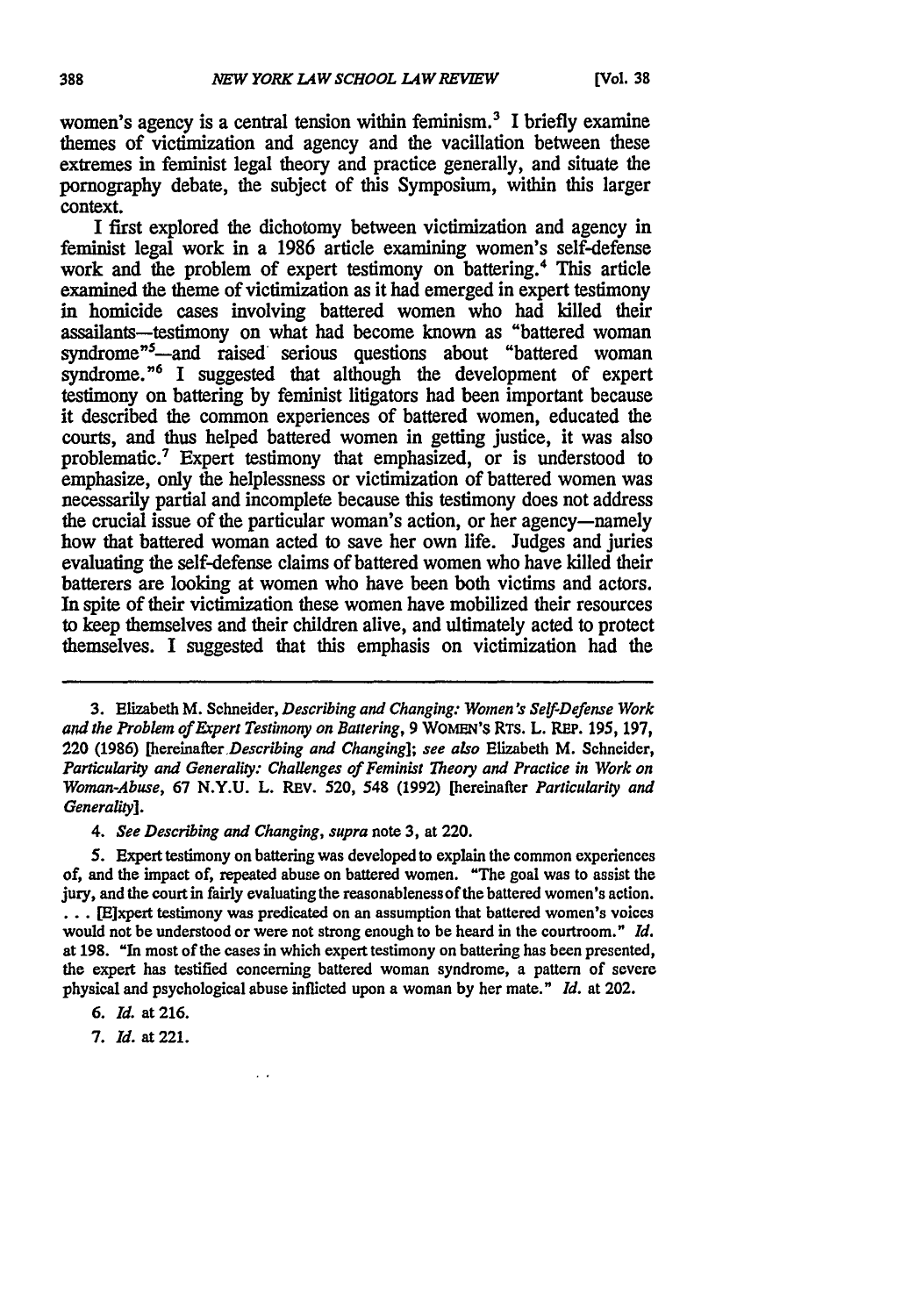potential to lock lawyers and judges into stereotypical thinking that may prevent them from understanding the reasonableness of the individual battered woman's act.<sup>8</sup> I argued that in order to present an appropriate explanation of her act, defense lawyers must be sensitive to both victimization and agency; the woman's action has to be put in the context of her victimization. 9

**My** central point was that although an appreciation of women's experiences as victims was necessary and important, an exclusive focus on women's victimization was incomplete and limiting because it ignored women's active efforts to protect themselves and their children, and to mobilize their resources to survive. At the same time, **I** argued that an exclusive focus on women's agency, reflected in the emphasis on why the woman had not left the battering relationship, was shaped **by** liberal visions of autonomy, individual action, and individual control and mobility, which were equally unsatisfactory without the larger social context of victimization.<sup>10</sup> I sought to explode the false and disabling dichotomy between notions of victimization and agency in feminist theory and practice." Concepts **of** women's victimization and agency are both overly simplistic; both fail to take account of the oppression, struggle, and resistance that women experience daily in their ongoing relationships.<sup>12</sup> I concluded that:

[P]ortrayal of women as *solely* victims or agents is neither accurate nor adequate to explain the complex realities of women's lives. It is crucial for feminists and feminist legal theorists to understand and explore the role of both victimization and agency in women's lives, and to translate these understandings into the theory and practice that we develop.<sup>13</sup>

I have continued to explore this theme of victimization and agency as it has emerged in other dimensions of legal reform work on battered women.14 The battered women's movement has begun to grapple with

- **10.** *Id.* at 222.
- *11. Id.* **at 221-22.**
- 12. *Id.* at 220-21.
- **13.** *Id.* **at** 221 (emphasis added).
- 14. *See Particularity and Generality, supra* note **3.**

*<sup>8.</sup> Id.*

*<sup>9.</sup> Id.*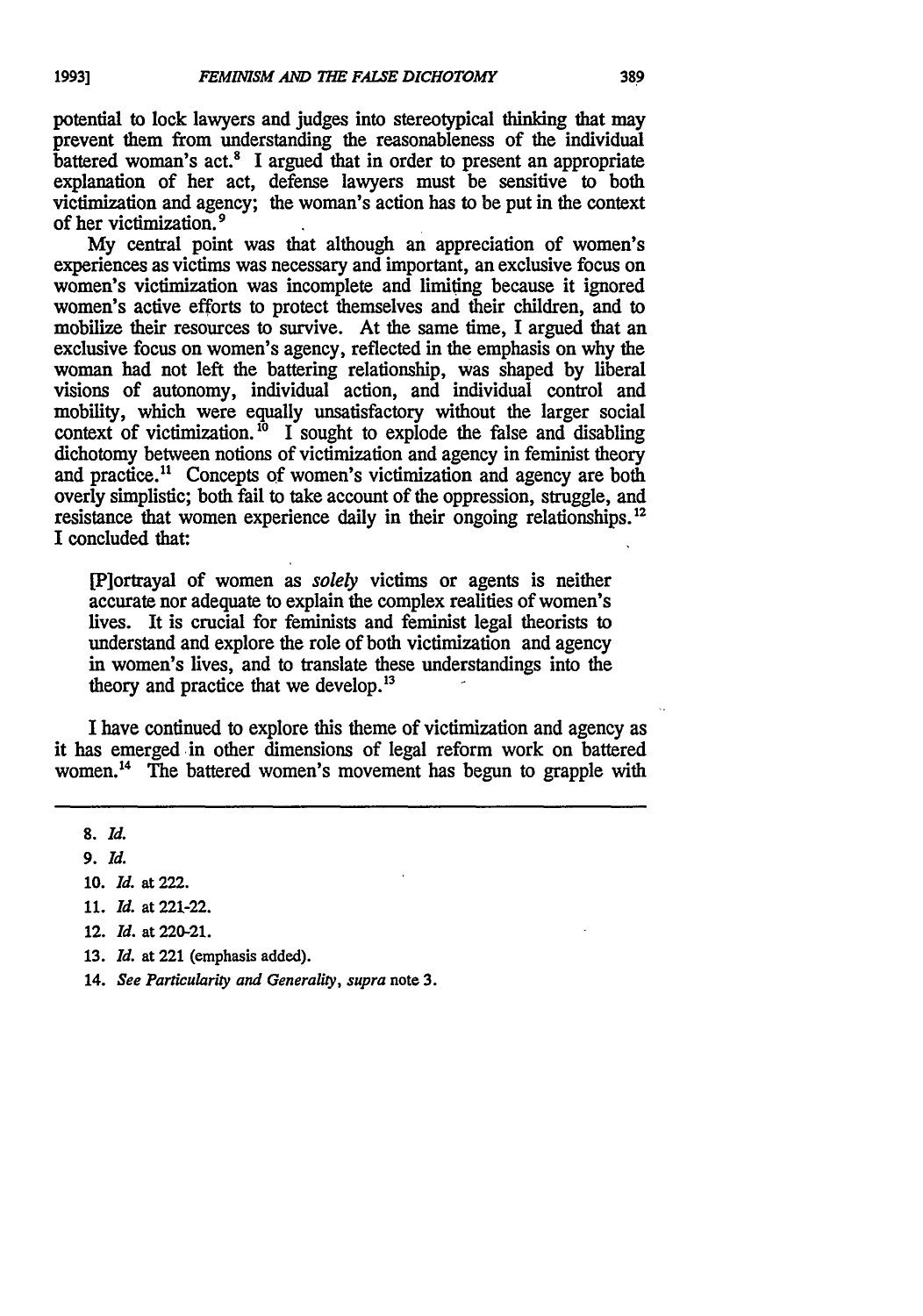the limitations of the concept of victim.<sup>15</sup> The term "battered woman survivor" is now used, and there is a developing literature that details the active efforts of "battered woman survivors."16 Resource and advocacy materials on battered women now emphasize the human strengths and capacities of battered women who struggle to survive, protect themselves and their children, and keep their families functioning. **' 7**

Yet, the victimization/agency dichotomy persists and pervades legal reform work for battered women. We can see this in the societal focus on women having to leave the battering relationship, and in the problems of battered women who are mothers. First, there is a common perception that a battered woman should have left the violent relationship. The that a battered woman should have left the violent relationship. question is always, **"Why** didn't she leave?" This view trivializes the woman's victimization, the physical harm that she has suffered, and the trauma that she has experienced; it also does not take account of the complexity of the relationship, the social, psychological, and economic factors that impeded her, and the risk of death that she faces in leaving.<sup>18</sup> The exclusive focus on a particular form of agency--exit--renders invisible all the other active efforts that the woman may have made to protect herself and her children.<sup>19</sup> Battered women who are mothers are viewed as primarily responsible for the harms to which their children are exposed, and their own victimization is often not understood; $\alpha$  they may be denied custody of their children or have their parental rights terminated

*15. See id. at 550. See also* Naomi R. Cahn, *The Looseness of Legal* Language: *The Reasonable Woman Standard in Theory and in Practice,* **77 CORNELL L.** REV. **1398,** 1428 (1992) (describing the different strategic characterizations of a battered woman in an advocacy context as "victim" or "reasonable woman").

**16.** *See Particularity and Generality, supra* note 3, at 550 n.125 (citing to recent materials that reflect the change in treatment of battered women).

**17.** *See id.; see also* **EDWARD** W. **GONDOLF & ELLEN** R. **FISHER, BATrERED WOMEN AS** SURVIVORS: **AN** ALTERNATIVE **TO TRFATINo LEARNED HELPLESSNESS (1988); LEE A. HOFF, BATrERED WOMEN AS** SURVIVORS **(1990); JAN BERLINER STATMAN, THE BATrERED WOMAN'S SURVIVAL GUIDE: BREAKING THE CYCLE 87-100 (1990).**

**18.** *See Particularity and Generality, supra* note 3, at 557-59. Martha Mahoney has described battered women's fear of "separation assault, the violent attacks batterers make when women attempt to leave relationships." Martha R. Mahoney, *Exit: Power and the Idea of Leaving in Love, Work, and the Confirmation Hearings, 65* **S. CAL.** L. **REv. 1283,** 1304 **(1992).**

**19.** *See* Mahoney, *supra* note **18,** at 1303-04. **Mahoney explains that if exit remains** a focal point, we will fail to examine a more important act of agency, staying, and the tremendous "will, strength and determination" that may accompany such a decision. *Id.* at 1304.

20. *See Particularity and Generality, supra* note 3, at 555-57.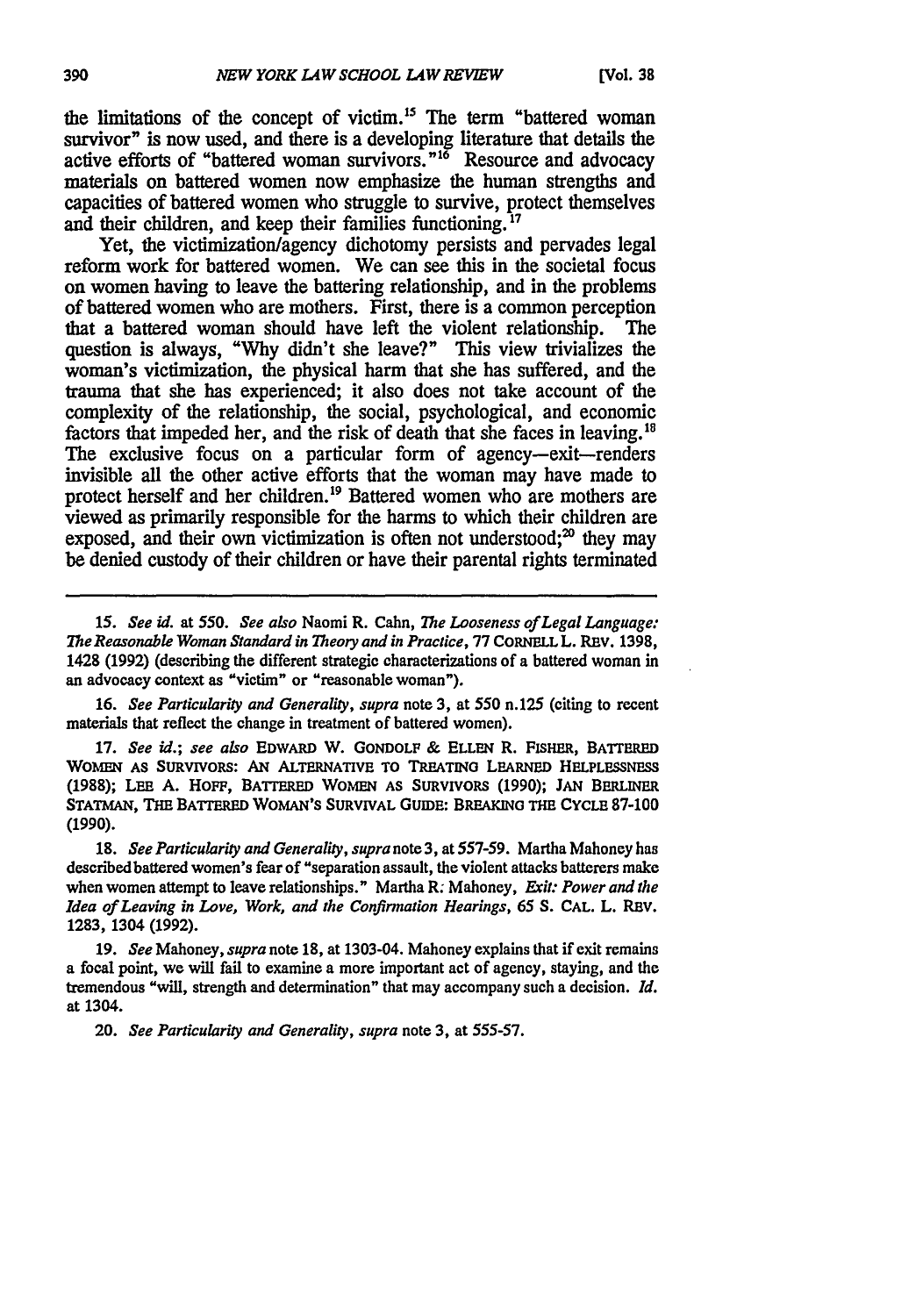because they are viewed as passive in having failed to protect their children from abuse when they may have made active efforts to do so.<sup>21</sup>

When I first considered the theme of victimization and agency in feminist theory and practice, I saw parallels in feminist work on battering and pornography.<sup>22</sup> I suggested that work on anti-pornography ordinances developed by Catharine MacKinnon and Andrea Dwork $\sin^2$  reflected a similarly dangerous emphasis on the exclusivity of women's dangerous emphasis on the exclusivity of women's victimization. $24$  I perceived that these anti-pornography ordinances were animated by a view of heterosexual sexuality as victimization that dismissed women's participation and pleasure as sexual actors.<sup>25</sup> As the anti-pornography movement has developed, this view of women as victims has become only more pronounced.<sup>26</sup>

Today, the theme of feminism as victimization dominates popular culture. $27$  Despite feminist legal struggles on many diverse fronts in

21. See id.

22. See Describing and Changing, supra note **3,** at 220-21.

**23.** See, e.g., Minneapolis, Minn., Ordinance (Dec. **30, 1983)** (amending **MINNEAPOLIS, MINN., CODE OF ORDINANCES tit. 7,** ch. **139);** Minneapolis, Minn., Ordinance **(Dec. 30, 1983)** (amending MINNEAPOLIS, **MINN., CODE OF ORDINANCES tit. 7,** ch. 141) (each passed twice **by** the city council, and vetoed each time **by** the mayor). See also American Booksellers Ass'n v. Hudnut, **771 F.2d 323** (7th Cir. 1985), afid, 475 **U.S. 1001 (1986),** reh'g denied, 475 **U.S. 1132 (1986)** (Indianapolis, Ind. ordinance held unconstitutional).

24. See Describing and Changing, supra note **3,** at 221 n.186.

*25.* See id.

**26.** See id. at 220-21; see also Lisa Duggan et al., False Promises: Feminist Anti-Pornography Legislation in *the* **U.S., 38** N.Y.L **SCH.** L. REv. 133 **(1993);** Carole **S.** Vance, More Danger, More Pleasure: A Decade After the Barnard Sexuality Conference, in PLEASURE **AND DANGER:** EXPLORING FEMALE **SEXUALrrY** at xxii (Carole **S.** Vance ed., **2d** ed. **1992),** reprinted in **38** N.Y.L. ScH. L. REv. **289** (1993); Nadine Strossen, A Feminist Critique of "The" Feminist Critique of Pornography, 79 VA. L. REV. 1099 (1993); Carlin Meyer, Sin, Sex and Women's Liberation: Against Suppressing Porn, 72 TEX. L. REV. 1097 (1994).

**27.** There has been an extraordinary amount of media attention to the theme of feminism as victimization. See generally Sarah Crichton et al., Sexual Correctness: Has It Gone Too Far? NEWSWEEK, Oct. **25,** 1993; Lewin, supra note 2, at **6.** Much of this recent attention has been promoted by the publication of Katie Roiphe's *The* Morning After (1993) and Naomi Wolf's Fire With Fire (1993), particularly since both authors are highly mediagenic. In addition, Katie Roiphe has been given special attention by such influential newspapers as *The* New York *Tunes,* which excerpted a portion of her book as its Sunday Magazine cover story. See Katie Roiphe, Date Rape's Other Victim, N.Y. **TIMEs,** June 13, 1993, § **6,** at **26.** The Tunes also devoted a Sunday Book Review cover story to a review of *The* Morning **After** and has featured her in other articles. See Wendy Kaminer, *What* is *This* Thing Called Rape?, N.Y. TIMES, Sept. 19, 1993, § 7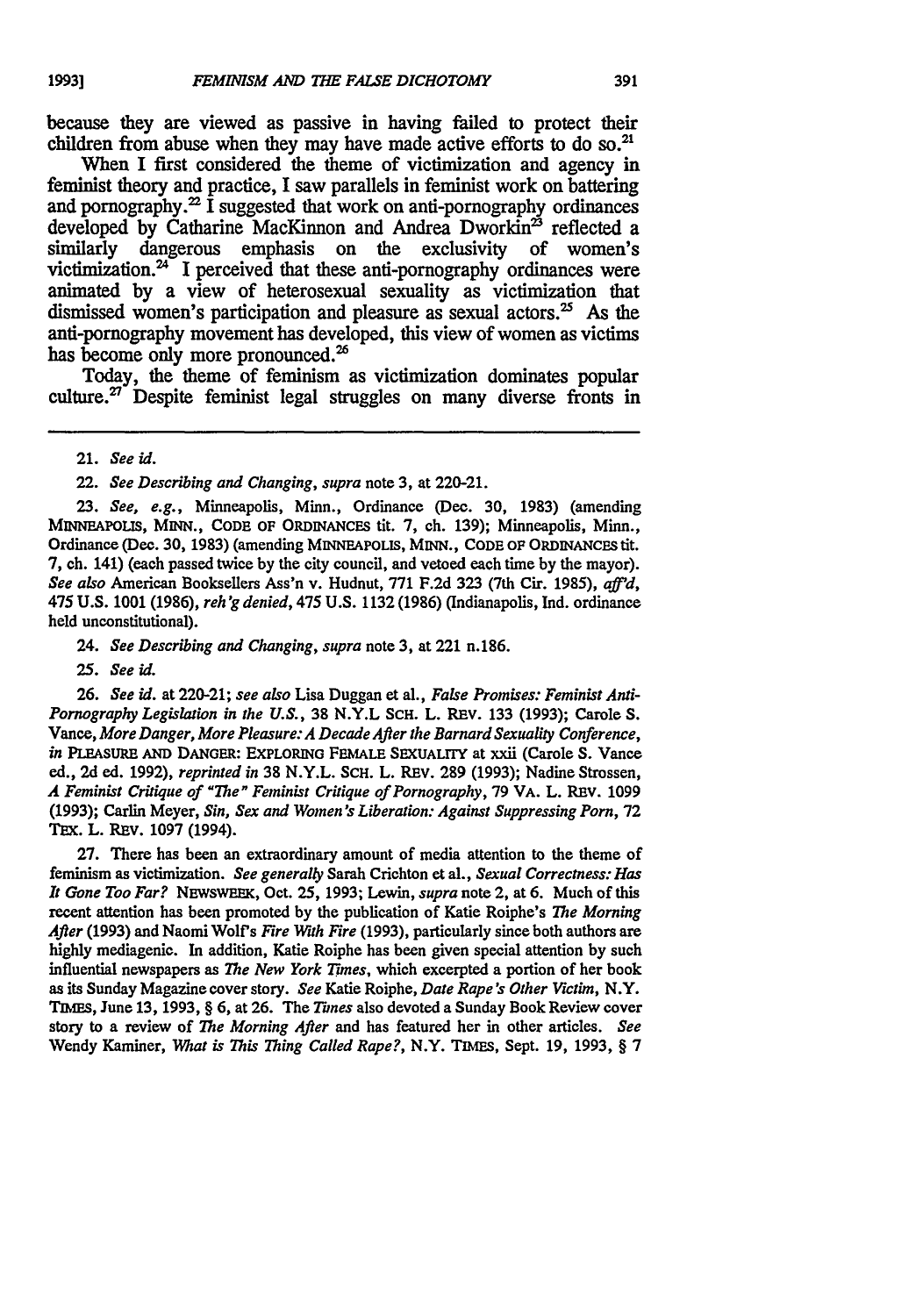recent years, anti-pornography work has predominantly shaped media attention.<sup>28</sup> Recent public attention to the important issues of sexual harassment initiated by the Anita Hill - Clarence Thomas hearings.<sup>29</sup> and "date rape<sup>"30</sup> has also highlighted women's claims of gender

(Book Review), at **1;** *see also* Katie Roiphe, *All the Rage,* N.Y. **TImls,** Nov. **29,** 1993, at A17 (editorial about how Lorena Bobbitt's act of violence symbolizes the anger and frustration of the women's movement which sometimes erupts in "unexamined rage"); Barbara Presley Nobel, *At Lunch With Katie andAnneRoiphe: One Daughter's Rebellion or Her Mother's bnprint?,* N.Y. **7UM,** Nov. 10, 1993, at **C1** (interview with Katie Roiphe and her mother, Anne Roiphe); Christopher Lehmann-Haupt, *Divergent Views of Rape as Violence and Sex,* N.Y. **TIMES,** Sept. 16, 1993, at **C15** (discussing Katie Roiphe's views).

28. This is largely because the media has lionized Catharine MacKinnon as *the* primary feminist legal thinker and spokeswoman. *See, e.g.,* Fred Strebeigh, *Defining Law on the Feminist Frontier,* N.Y. **TIMEs,** Oct. **6, 1991,** § 6 (Magazine), at **28** (interviewing Catharine MacKinnon and tracing the development of her theories on pornography). *See also The First Amendment, Under Fire From the Left: Whose Free Speech? A Discussion* **by** *Two Leading Authorities, Moderated* **by** *Anthony Lewis,* N.Y. **TIMES,** March **13,** 1994, § 6 (Magazine), at 40 (featuring Catharine MacKinnon debating Floyd Abrams, a prominent defender of the First Amendment, on the issue of pornography).

**29.** *See Hearings on the Confirmation of Clarence Thomas to the Supreme Court of the United States Before the Senate Committee on the Judiciary,* 102d Cong., 1st Sess. (1991). At his Senate confirmation hearings, Clarence Thomas was accused of sexual harassmentby Anita Hill, a former aide. *See* Joseph P. Kahn, *Susan Faludi Lashes Back; 'Backlash'Author is Angry as Ever, But Heartened by a Renewed Fervorfor Feminism,* **BOSTON GLOBE,** Oct. 13, 1992, at 57 (stating that the hearings "focused the country's attention on sexual harassment in the workplace"); Deborah Sontag, *The Changing Face of Harassment,* N.Y. **Tmms,** Nov. 2, 1992, at B3 (noting that the hearings "helped redefine sexual harassment as a volatile issue").

30. "Date rape" or "acquaintance rape" has received tremendous national attention because it is increasingly recognized as a common form of rape, and because of many highly publicized cases such as those involving William Kennedy Smith and Mike Tyson in which the rape victim and the accused had some prior relationship. In addition the Antioch College "date rape" code has been the source of much discussion and humor.

Antioch College, a small liberal-arts school in Ohio, instituted a strict sexual-offense policy in 1992 in response to a number of sexual assaults on campus. The code requires students engaging in sexual relations to obtain their partner's consent for each individual act of intimacy and sex. Although there are some who view the consent policy as a step in the right direction, others, taking it to its literal extreme, have described it as reading "like a *Saturday Night Live* routine." Indeed, *Saturday Night Live* has satirized the policy in one of its sketches. *See* Jane Gross, *Combating Rape on Canpus in a Class on Sexual Consent,* N.Y. **TIMES,** Sept. **25,** 1993, at **1;** *Saturday Night Live* (NBC television broadcast, Oct. 2, 1993). See also Jeff Giles & Stanley Holmes, There's a Time for *Talk, and a Thune for Action,* NEWSWEEK, Mar. 7, 1994, at *54,* 55 (mocking the policy as "[reeking] of political correctness"); Jason Vest, *The School That's Put Sex to the*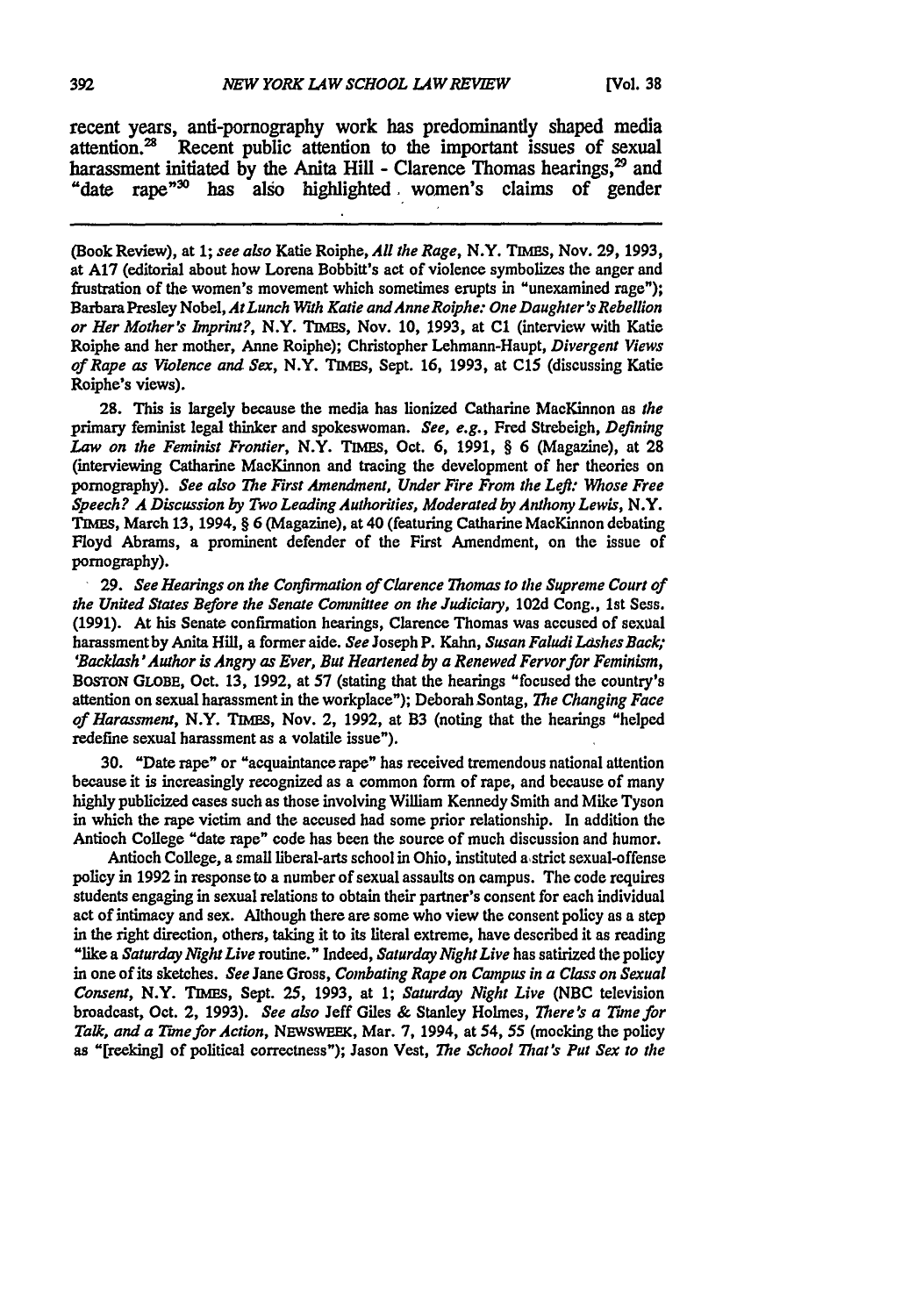*Test; At Antioch a Passionate Reaction to Consent Code,* WASH. POST, **Dec. 3, 1993,** at **G1** (stating that the policy had become "something of a nationaljoke"). *But see* Eric Fassin, *Playing by the Antioch Rules,* N.Y. 7IMES, Dec. **26, 1993,** § 4, at **11** (suggesting that even if the Antioch rules make people uncomfortable at first, it is more important to wait and see if they help improve relationships between men and women, and that such rules are necessary in the "absence of cultural consensus"); Ellen Goodman, *Behind the Sexual Liberation Struggle,* BOSTON GLOBE, Oct. **28, 1993,** at **10** (describing the policy as a positive effort "to rewrite the dialogue about sexual relations" and concluding that the sexual "checklist" is not so much an "impediment to sex" as it is a "prerequisite for a lifetime of mutual pleasure").

**31.** Both sexual harassment and "date rape" are the subjects of both Katie Roiphe **and Naomi Wolf s books.** *See infra* notes 33-41 and accompanying text. *But see Lewin, supra* note 2, at **6** (quoting Professor Martha Mahoney of the University of Miami Law School saying "Anita Hill never said she was a victim or that she was terrorized. **She** spoke as someone who had been trying to do her job and get on with her life. She talked about her struggle and the context of her signals about she was heard as, and judged as, was someone claiming victim status because that's the only way we're heard at all.").

32. *See, e.g., Anna Quindlen, Victim and Valkyrie, N.Y. TIMES, Mar. 16, 1994 at* **A21:**

There has been a backlash against feminism, a backlash that teaches that there has been too much emphasis on the belief, bad for women and men alike, that to **be** a woman is to **be** beleaguered and under attack. Those who deride victim feminism insist that the point of the women's movement is to make women feel powerful, strong, in control of their own lives, and not to cast men as the enemy. With this goal, we cannot disagree. But such Valkyrie feminism coexists uneasily with the facts of our lives, lives in which their scars are the price some women pay simply for being female.

#### *Id.*

**33. KATIE** ROIPHE, THE MORNING AFTER: **SEX,** FEAR, **AND** FEMINISM **ON CAMPUS (1993).**

34. **NAOMI** WOLF, **FIRE** WrrH FIRE: THE **NEW FEMALE** POWER **AND** How IT WILL **CHANGE** THE **21sT** CENTURY 141 **(1993)** (noting the recent emergence of "victim culture" critics, who have attacked feminists for focusing on women as mere victims).

*35. See* ROIPHE, *supra* note **33,** at **51-112, 138-60;** WOLF, *supra* note 34, at 135-42, **191-97.**

**36.** *See* note **27,** *supra. See also* Margaret Emery, *Feminisrn Under Fire, TIME,* Sept. 20, **1993,** at **86** (reviewing Katie Roiphe's *The Morning Afier);* Deirdre English, *Take Back the Fright,* N.Y. NEWSDAY, Oct. **10, 1993,** at **37** (reviewing *The Morning*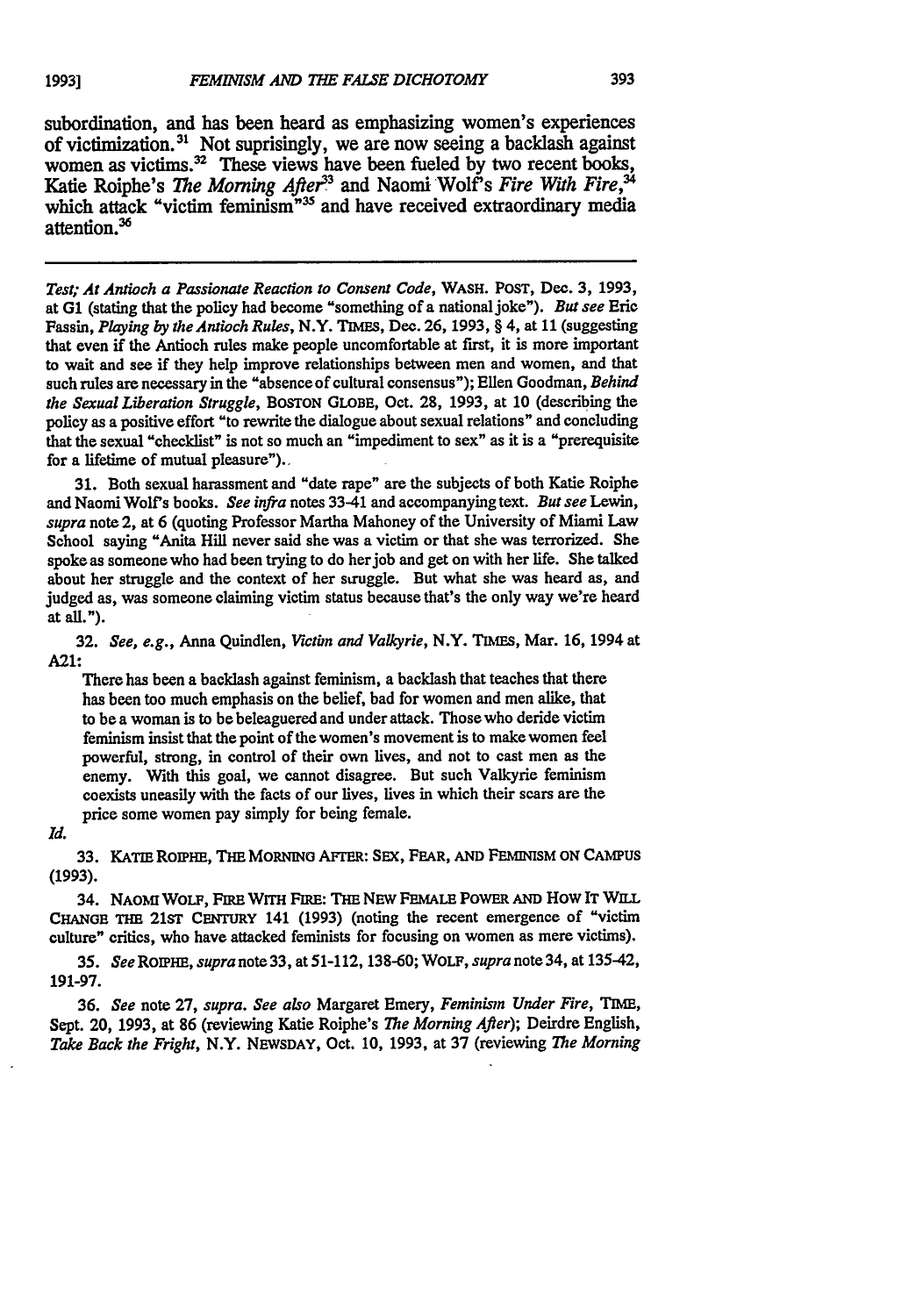In both books the authors criticize feminist work on "date rape," sexual harassment, and pornography as "victim feminism"<sup>37</sup> and offer "power feminism"—premised on women's individual agency, choice, and exercise of responsibility-as the alternative.<sup>38</sup> Roiphe and Wolf argue that feminist emphasis on victimization in these contexts reinforces sex-<br>stereotypical views of women as fragile and passive.<sup>39</sup> But their stereotypical views of women as fragile and passive.<sup>39</sup> complaint of "victim feminism" and solution of "power feminism" are simplistic in failing to grapple with the systematic nature of women's subordination and women's active efforts to resist such subordination. Regretfully, they also demonstrate a lack of compassion for women, particularly women who are not in situations where they can assert "power feminism.<sup>"40</sup> Both books underscore the fundamental inadequacy of focusing on *either* victimization *or* agency (reconceived as "victim feminism" or "power feminism") to capture the complexity of struggle in women's lives and highlight the way this false dichotomy leads to problematic extremes.41

After); Linda Bird Francke, Woman the Conqueror, N.Y. TIMEs, Nov. 28, 1993, § **7** (Book Review), at 9 (reviewing Naomi Wolf's Fire With Fire); bell hooks, Color Roiphe *Privileged,* Says Black Feminist, N.Y. NEWSDAY, Oct. 27, 1993, Pt. 2, at 57 (reviewing *The* Morning After); Michiko Kakutani, Helpful Hints for an Era of Practical Feminism, N.Y. TIMES, Dec. 3, 1993, at C29 (reviewing Fire With Fire); Karen Lehrman, Fire *With* Fire, NEw **REPuBLIC,** Mar. 14, 1994, at 40 (reviewing Fire With Fire); Adele M. Stan, Women Warriors, N.Y. **TIMES,** Dec. 17, 1993, at A39 (Op-Ed); Cathy Young, Women Writers Disagree on Rape, Porn and Vietimhood, S.F. EXAM., Jan. 18, 1994, at A21. As of spring 1994 a computer search on the topic of victim feminism turned up more that 1000 articles in national magazines and newspapers.

37. See ROPHE, supra note 33, at 51-112, 138-60; WOLF, supra note 34, at 135-42, 191-97.

38. For purposes of this discussion, I deal with both of these books together, although there are differences between them. Katie Roiphe's book is anecdotal, based on her experiences as a Harvard undergraduate and Princeton graduate student, and is clearly written from the vantage point of an observer of the women's movement. Naomi Wolf writes as a feminist, and sees her book as a manual for feminist work in the nineties. However, both fall into similar traps of simplifying themes of victimization and agency in feminism and seeing them as opposites. See *RoiPHE,* supra note 33, at 29-50; WOLF, supra note 34, at 135-42, 305-21.

39. See *RoipHm,* supra note 33, at 29-50, 85-112; WOLF, supra note 34, at 149, 185.

*40.* See RonPHE, supra note **33,** at **51-112;** WOLF, supra note 34, at 135-42, **180-** 214.

41. See **ROIPHE,** supra note **33,** at **29-50, 85-112;** WOLF, supra note 34, at 135-42, **161-79.**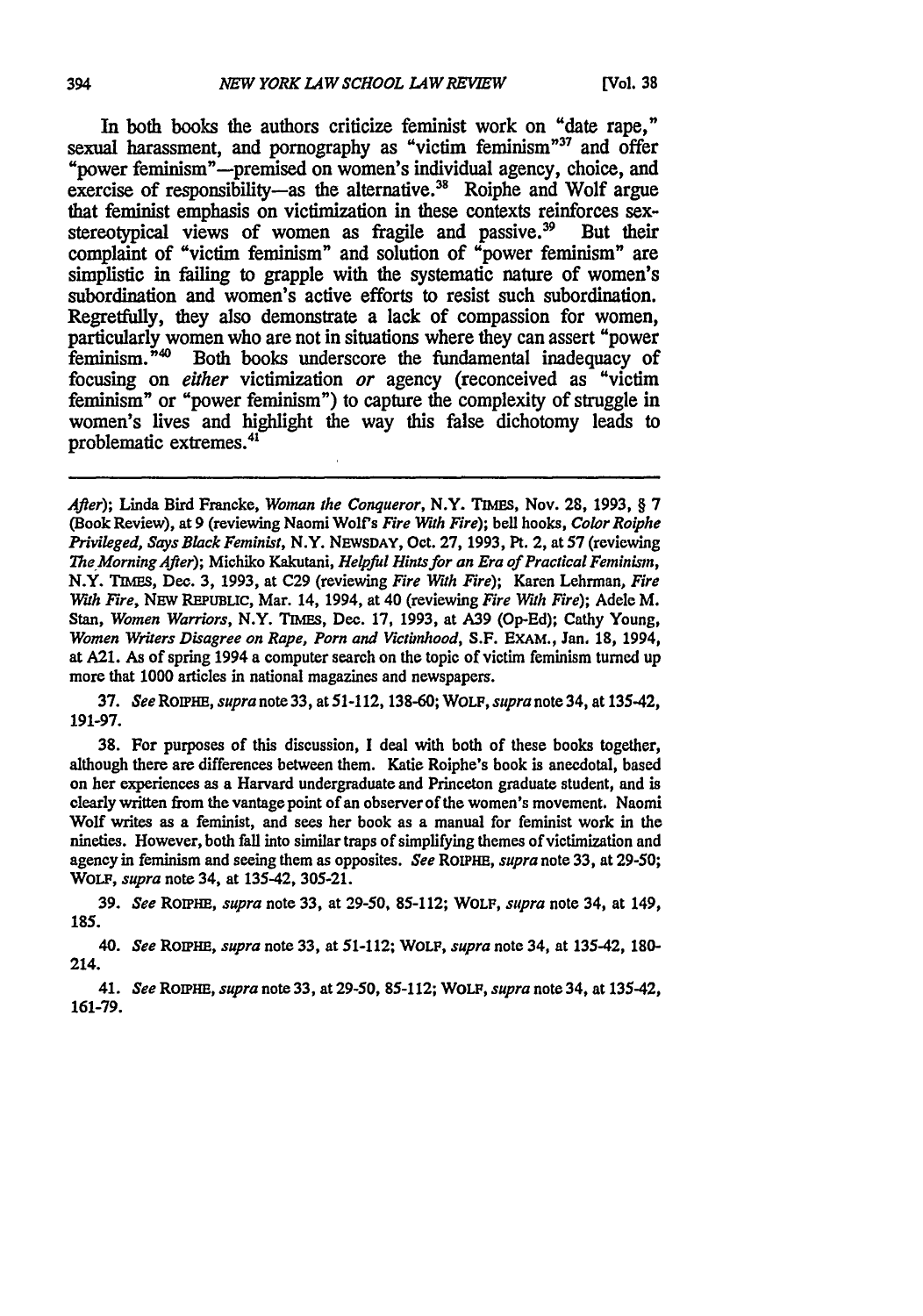Debates within feminism about pornography reveal a similar vacillation. For MacKinnon and other "porn-suppression" feminists,<sup>42</sup> "sexuality is a realm of unremitting, unequalled victimization for women. Pornography appears as the monster that made this so."<sup>43</sup> Yet, "[fleminist theorists have also argued that the sexual terrain, however power-laden, is actively contested. Women are agents, and not merely victims, who make decisions and act on them, and who desire, seek out, and enjoy sexuality."<sup>44</sup>

There are several problems with this dichotomy between victimization and agency, and the historic vacillation between these theories in feminism. First, the conception of *both* victimization and agency is too narrow and incomplete. Second, victimization and agency are not extremes in opposition; they are interrelated dimensions of women's experience.

Women's victimization is a real dimension of women's subordination. But as Martha Minow has recently suggested, victimization claims are both deeply embedded in our culture and inevitably contradictory.<sup>45</sup> On the one hand, victimization claims make powerful appeals for sympathy, solidarity, compassion, and attention.<sup>46</sup> On the other hand, claims of victimization can be interpreted as attempts to avoid responsibility, to suppress the societal and structural dimensions of discrimination, to emphasize a fixed and limited sense of identity, and to undermine the strength and capacity of individuals.<sup>47</sup> I suggest that although victimization claims may always be problematic, and are viewed with great social ambivalence, these contradictions are particularly profound in the area of gender. Victim claims for women trigger deep stereotypical assumptions of passivity, purity, and protectiveness, as well as deep resentment. Concepts of agency are also limited and problematic. Traditional views of agency are based on notions of individual choice and responsibility, individual will and action: perceptions of a world composed

43. Duggan et al., *supra* note **26,** at **162.**

44. *Id.* at **162-63.**

**45.** Martha Minow, *Surviving Vitbn Talk,* 40 **UCLA** L. REV. 1411,1430-31 **(1993)** (describing how victim claims present a series of dilemmas).

46. *Id.* at 1415 (describing some attractions of claims of victimhood as "obtaining sympathy, relieving responsibility, finding solidarity, cultivating emotions of compassion, and securing attention").

47. *Id.* at 1429.

<sup>42.</sup> Carlin Meyer uses the term "porn-suppression" feminists. *See* Meyer, *supra* note **26,** at 1097 **&** n.3.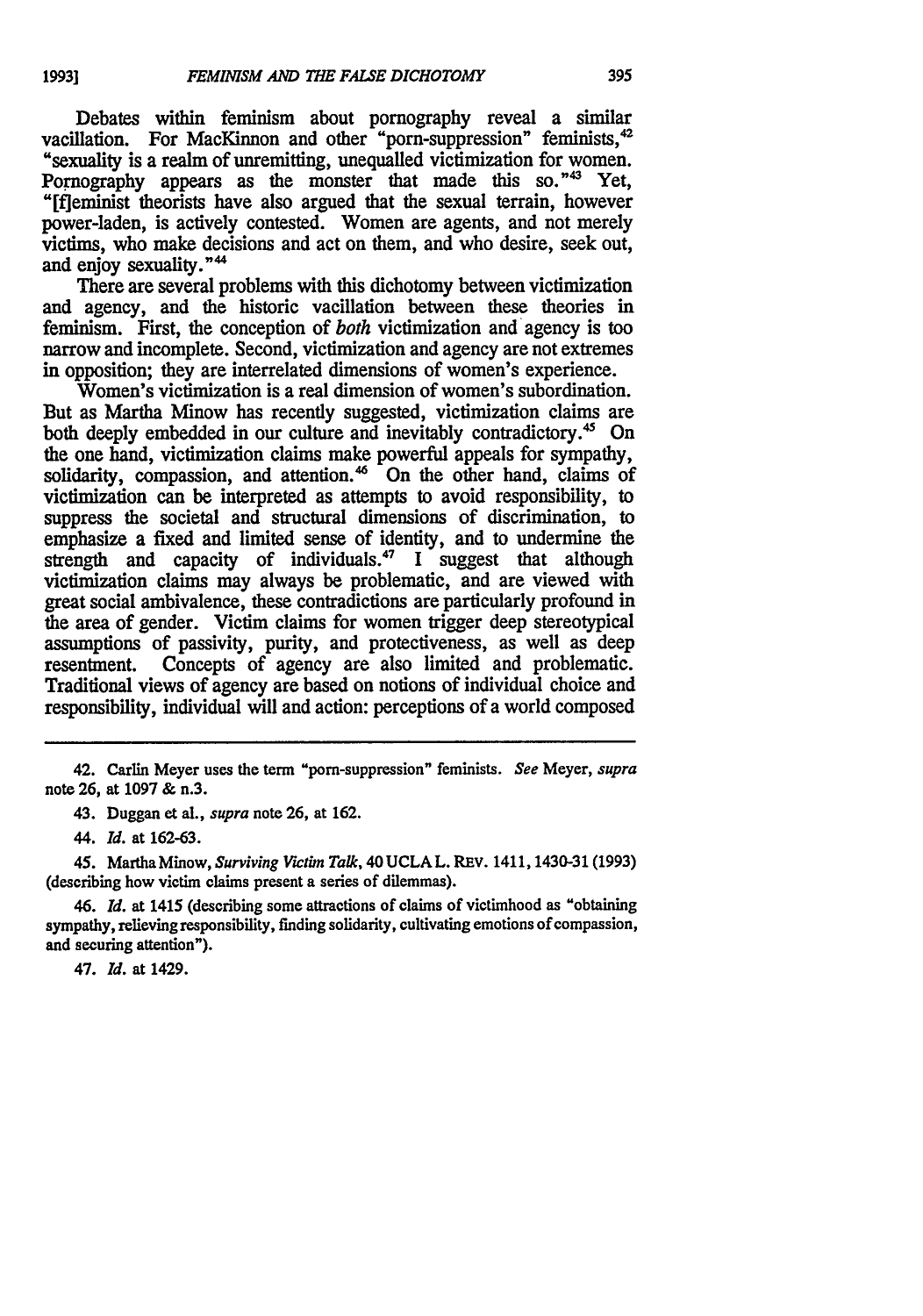of atomized individuals, acting alone, unconstrained by social forces, unmediated by social structures and systemic hardship.<sup>48</sup>

Women's victimization and agency are each understood to exist as the absence of the other-as if one must be either pure victim or pure agent-when in fact they are profoundly interrelated.<sup>49</sup> Neither victimization nor agency should be glorified, understood as static, viewed in isolation or perceived as an individual or personal issue, for gender subordination must be understood as a systemic and *collective* problem-one in which women experience both oppression and resistance.<sup>50</sup> Indeed, Martha Fineman has suggested that, because of the influence of the "dominance" strand of feminist theory which has emphasized women's sexual subordination and minimized systemic problems such as economic discrimination, single motherhood, and

49. Martha Mahoney, *Victimization or Oppression? Women's Lives, Violence and* Agency, in THE PUBLIC NATURE OF PRIVATE VIOLENCE (Martha Albertson Fineman & Roxanne MyKitiuk eds., forthcoming 1994). Mahoney is critical of "prevailing social and legal concepts of agency." **She** says,

In our society, agency and victimization are each known **by** the absence of the other; you are an agent if you are not a victim, and you are a victim if you are in no way an agent. In this concept, agency does not mean acting for oneself under conditions of oppression; it means being without oppression, either having ended oppression or never having experienced it at all. This all-agent or all-victim conceptual dichotomy will not be easy to escape or transform.

*Id. See also* Abrams, *supra* note **1,** at 1552-56.

50. Dorothy Roberts has recently explored the idea of resistance to oppression and detailed the development of "resistance theory that restores the critical return of human agency, while recognizing the constraints of structure." Dorothy **E.** Roberts, *Deviance, Resistance andLove,* 1994 **UTAH** L. REV. 179, **182-83.** Resistance theory examines the way in which individuals accommodate, mediate and resist dominating social practices; for individual oppositional actions "reflect the broader dialectical relationship between social structure and human agency." *Id.* at 183.

<sup>48.</sup> Mahoney, *supra* note **18,** at 1314. Recognition of the mass appeal of the language of agency and "power feminism" can be seen in the National Rifle Association's effort to sell guns to women with advertisements telling women "how to choose to refuse to be a victim." *See* Ms.-Is *This Power Feminism? The Push to Get Women Hooked on Guns,* Ms., May/June 1994 (special edition-cover story); *see also* Melinda Henmeberger, *The Small-Arms Industry Comes on to Women,* N.Y. Tmms, Oct. 24, **1993,** §4, at 4 (reporting on charges made by women's groups that the NRA's messageincreases the risk of violence against women and cynically appropriates feminist language); Ann *Jones,Living With Guns Playing With Fire,* Ms., May/June 1994, at **38;** Ellen Neuborne, *Cashing in on Fear: The NRA Targets Women,* Ms., May/June 1994, at 46.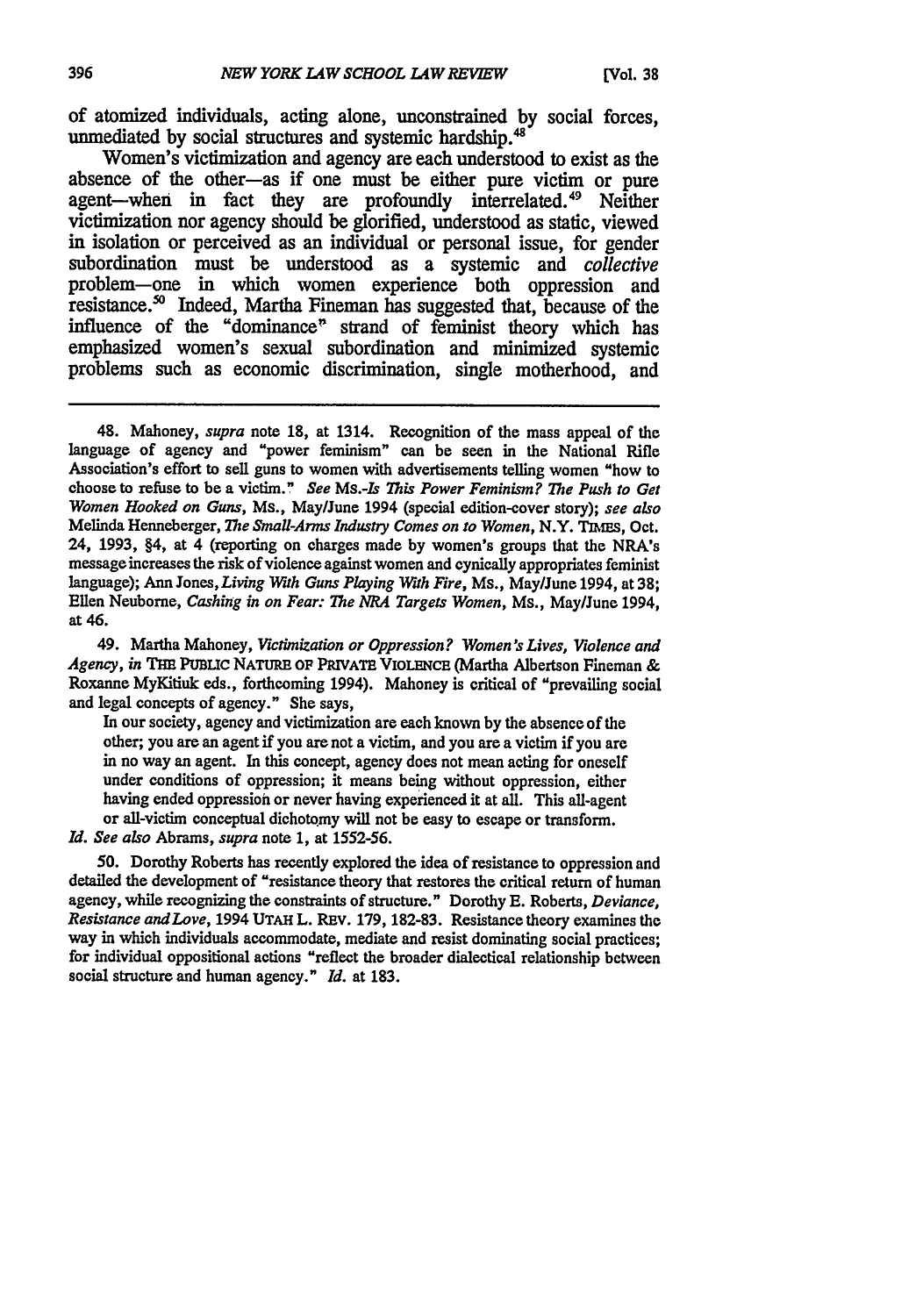welfare, there is an overly personal, individual and "self-help" dimension to this recent resurgence of victimization/agency rhetoric.<sup>51</sup>

Feminist work should reject these extremes and should instead explore the interrelationship between, and simultaneity of, oppression and resistance. I urge a more textured and contextual analysis of the interrelationship between women's oppression and acts of resistance in a wider range of women's circumstances. We must seek to understand both the social context of women's oppression, which shapes women's choices and constrains women's agency and resistance, and also recognize women's agency and resistance in a more nuanced way. This means that we reject simple dichotomies, give up either/ors, learn to accept contradiction, ambiguity, and ambivalence in women's lives, and explore more "grays" in our conceptions of women's experience, rather than seeing only "blacks" and "whites." We should try to capture this more honestly in the feminist legal theory and legal practice that we develop.

There are promising examples of these efforts in recent feminist scholarship, work which provides. a fuller, richer picture of the simultaneity of oppression and resistance and gives a deeper and more textured meaning to the concept of women's agency. For example, Angela Harris has analyzed the insufficiency of the victim/agency dichotomy for women of color.<sup>52</sup> Martha Mahoney has explored the interrelationship between oppression and resistance for battered women, and has examined the concept of exit in battering and sexual harassment as an example of the limited notion of agency.<sup>33</sup> Dorothy Roberts' work

*52. See* Angela P. Harris, *Race and Essentialism in Feminist Legal Theory,* 42 STAN. L. REV. 581, 601 (1990). Angela Harris challenges the essentialism of Catharine MacKinnon's work, and "dominance theory" generally; she suggests that "[b] lack women have simultaneously acknowledged their own victimization and the victimization of black men by a system that has consistently ignored violence against women **by** perpetrating it against men." *Id.*

**53.** Martha Mahoney's work explores this interrelationship in a number of different contexts. *See* Martha R. Mahoney, *Exit: Power and the Idea ofLeaving in Love, Work and the Confirmation Hearings, supra* note 18; Martha R. Mahoney, *Legal Images of*

**<sup>51.</sup>** Martha Fineman emphasized **this** point in her presentation at the panel on "Victim Feminism" at the Law and Society 1994 Annual Meeting. **The** Feminism and Legal Theory Workshop at Columbia Law School that Fineman organized in June 1994 was entitled "Direction and Distortion: The Centrality of Sexuality in the Shaping of Feminist Legal Theory." One of the themes that emerged at the Workshop was the way in which feminist theoretical focus on sexuality as an issue had given a more personal and individual cast to recent feminist work. Even issues such as sexual harassment have been understood much more as sexual (individual), rather than workplace (collective). *See* Carlin Meyer, *Sexuality and the Workplace* (June 1994) (unpublished manuscript, on file with author). *See also* Katha Pollitt, *Subject to Debate,* NATION, Feb. 21, 1994, at 224 (describing "victim feminism" as a class phenomenon).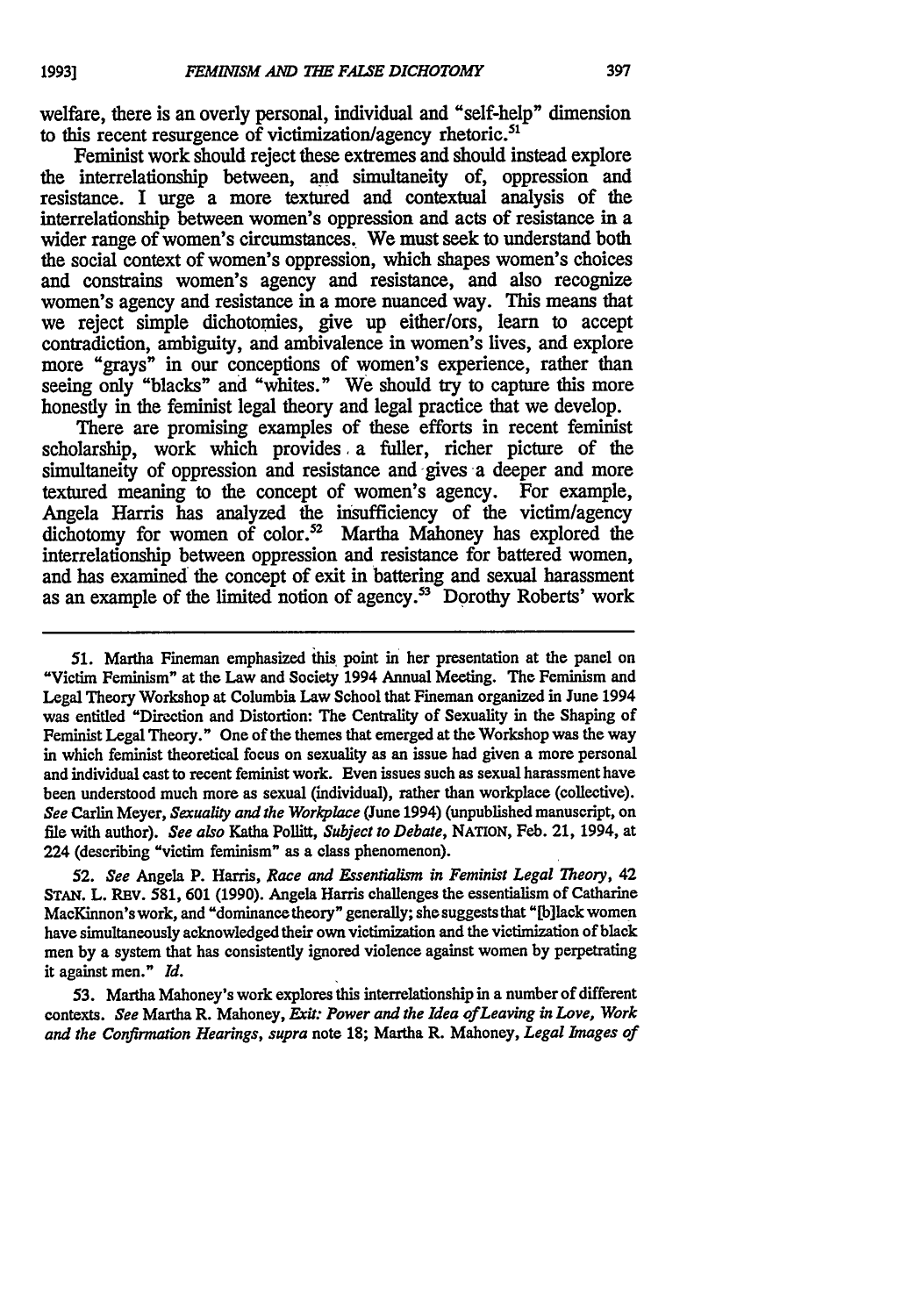on motherhood and crime details the meaning of both oppression and resistance,<sup>54</sup> and Kathryn Abrams has examined these issues in a number of different contexts.<sup>55</sup>

Feminist struggles on the issue of pornography must be understood in this larger framework. **A** more textured perspective on the interrelationship between victimization and agency means that we understand that sexual images of women may have many different meanings that reflect both women's oppression and women's resistance. Although women are not merely sexual victims, women's assertion of sexual pleasure and agency is complex because women's sexuality is shaped **by** women's experiences of rape, sexual harassment and abuse, and severe limits on reproductive freedom. In the pornography context, there is tension between the recognition that coercion extends beyond traditional

*Battered Women: Redefining the Issue of Separation,* 90 MICH. L. REv. 1 (1991); Martha R. Mahoney, *Victibnization or Oppression?, supra* note 49; Martha R. Mahoney, *Whiteness and Women, In Practice and Theory: A Reply to Catharine MacKinnon, 5* **YALE** J.L. & **FEMINM 217 (1993).**

54. Dorothy Roberts has explored these issues of oppression and resistance in a number of contexts primarily relating to motherhood. *See* Dorothy **E.** Roberts, *Deviance, Resistance and Love, supra* note **50;** Dorothy **E.** Roberts, *Motherhood and Crime,* 79 IowA L. REV. 95 (1993); Dorothy **E.** Roberts, *Punishing Drug Addicts Who Have Babies: Women of Color, Equality and the Right of Privacy, 104 HARV. L. REV.* 1419 **(1991).**

**55.** Kathryn Abrams' work has consistently emphasized these contradictions. *See* Kathryn Abrams, *Ideology and Women's Choices,* 24 **GA.** L. REv. 761, 795 (1990) (suggesting that rather than attempting to explain women's actions as stemming from either victimization or agency, feminists should "explore multi-causal explanations of controversial choices made by women"). In her insightful review of Katie Roiphe's book, which discusses the victimization and agency dichotomy, Abrams addresses the need for feminists "to integrate the more complex accounts of human nature and agency that have informed recent theoretical discussions into popular and legal debates." Abrams, *supra* note **1,** at 1556.

Although this task is only now in its inception, it is possible to sketch its general outlines. It will require, first, mobilizing the appropriate imagery in describing the lives of women. Contradiction and complexity, shifting combinations of choice and restriction, will need to be depicted in concrete terms that a range of audiences can understand. This task will also require interpretive framework that emphasizes that such complex, constrained images are not exceptional or pathological: though the particular constraints may be specific to the circumstances of a group, the distance from a condition of unencumbered autonomy is more widely shared. Finally, feminists will need to address the features of the legal world that make accounts of partially compromised autonomy, or complex, divided identities difficult to accommodate or comprehend.

*Id.* at 1556-57 (citations omitted).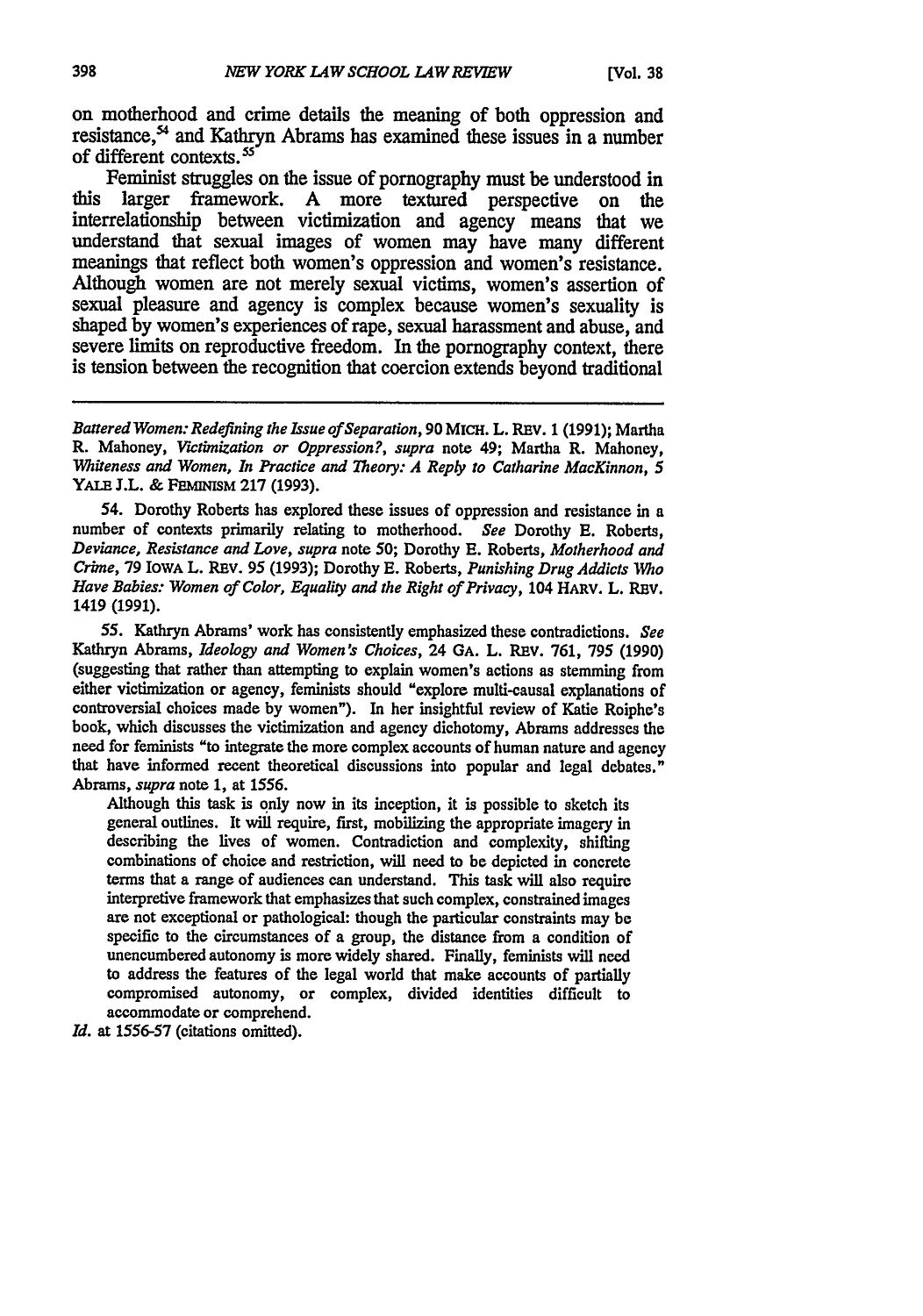liberal concepts of choice and the desire to grant women a sense of empowerment and agency to make choices. Feminists have finally begun to explore the varied dimensions of women's sexual agency and pleasure under constraints of sexual oppression. At such a moment, we should not fall back on familiar and tired characterizations that do not capture the richness and complexity of this struggle. Sexual images, like sexuality itself, may simultaneously be a source of women's experiences of victimization and oppression, and a site of women's agency and resistance.<sup>56</sup> If we examine both of these dimensions simultaneously, our work will be more meaningful, and will be more grounded in, and more

reflective of, the experiences of women's lives.

*<sup>56.</sup> See generally* **PLEASURh AND DANGER: EXPLORING FEMALE SEXUALIrY,** *supra* note **26;** BAD GRLS **AND DIRTY PICTURES: THE CHALLENGE** TO **RECLAIM FEMINSM** (Alison Assiter & Avedon Carol eds., **1993); SEX EXPOSED:** SEXUALITY **AND** THE **PORNOGRAPi** DEBATE (Lynne Segal **& Mary** McIntosh eds., **1993);** *see also* Celia Barbour, *Looking at Pictures,* N.Y. **TIMES,** April **23,** 1994, at 25 (arguing that women deserve to create their own sexuality, and a "pornography of their own" might help).